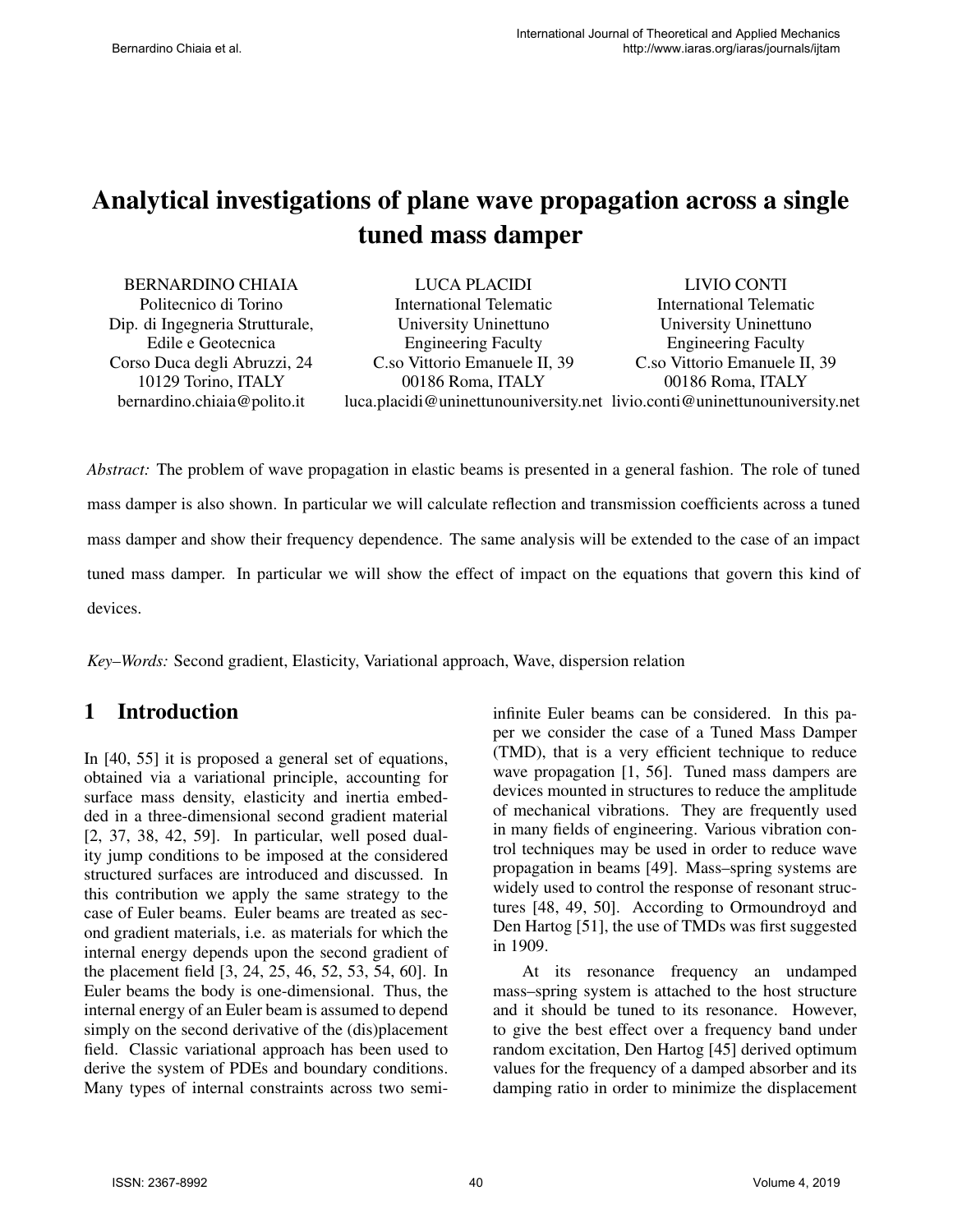response of the host structure. This paper gives an easier method to achieve the same goal.

## 2 Wave propagation in 1D second gradient elasticity (Euler beam)

#### 2.1 Formulation of the problem

 $X$  is the coordinate of the material points of the  $1D$ body in the reference configuration,  $L$  is its length and  $X \in [0, L]$ . t is the time and  $t \in [t_i, t_f]$ , where  $t_i$  and  $t_f$  are initial and final time of the dynamic process, respectively. The kinetic energy density functional  $K(\dot{u})$  depends only on the first derivative  $\dot{u}$ , i.e. on the velocity, of the displacement field  $u(X, t)$  with respect to t. The internal energy density functional  $U(\hat{u}'')$  depends only on the second derivative  $u''$  of the displacement field  $u(X, t)$  with respect to X. The action functional  $\mathcal{A}(u(X,t))$  is given by the contributions of kinetic, internal and the external energies as follows,

$$
\mathcal{A}(u(X,t)) = \int_{t_i}^{t_f} \{ \int_0^L [K(\dot{u}) - U(u'') (1) + b^{ext} u + m^{ext} u' ] dX + F_0^{ext} u (0, t) + F_L^{ext} u (L, t) + M_0^{ext} u' (0, t) + M_L^{ext} u' (L, t) \} dt
$$

where  $b^{ext}(X)$  and  $m^{ext}(X)$  are the external distributed force and couple,  $\dot{F}_0^{ext}$ ,  $F_L^{ext}$  are the external concentrated forces at  $X = 0$  and at  $X = L$ , respectively, and  $M_0^{ext}$ ,  $M_L^{ext}$  are the external concentrated couples at  $X = 0$  and at  $X = L$ , respectively. If we assume  $\delta A = 0$  for any admissible variation  $\delta u$  then from (1) we get the final form of the system of partial differential equations, that can be explained once kinematical restrictions are defined. Kinetic energy density  $K$  is assumed to be quadratic in the velocity  $\dot{u}$ ,

$$
K\left(\dot{u}\right) = \frac{1}{2}\varrho\dot{u}^2,\tag{2}
$$

where the coefficient  $\rho(X)$  is the so-called mass density of the material. Internal energy density is assumed to be quadratic in the so-called strain gradient  $u^{\prime\prime}$ 

$$
U\left(u''\right) = \frac{1}{2}K_M u''^2,
$$

where the coefficient  $K_M(X)$  is the so-called bending stiffness of the material.

If the displacement field  $u(X, t)$  is interpreted as transverse to the direction of the line defined by the reference configuration of the material body, and if such a body is composed by isotropic elastic material with Young modulus  $E$  and  $I$  is the moment of inertia of its cross section, then we have  $K_M = EI$ . Finally, we will consider only the case of admissible variation  $\delta u$  such that

$$
\delta u\left(X, t_i\right) = \delta u\left(X, t_f\right) = 0\tag{3}
$$

The result is given by reporting the variation of the action functional,

$$
\delta \mathcal{A}(u(X,t)) = -\int_{t_i}^{t_f} \left\{ \int_0^L \left[ \varrho \ddot{u} + \left( K_M u^{II} \right)^I \right] \, dA \right\} \n-b^{ext} + \left( m^{ext} \right)^I \left| \delta u dX \right| \n+ \left[ \left( K_M u^{II} - M_L^{ext} \right) \delta u' \right]_{X=L} \n- \left[ \left( K_M u^{II} + M_0^{ext} \right) \delta u' \right]_{X=0} \n- \left[ \left[ \left( K_M u^{II} \right)^I + F_L^{ext} + m^{ext} \right] \delta u \right]_{X=L} \n+ \left[ \left[ \left( K_M u^{II} \right)^I - F_0^{ext} + m^{ext} \right] \delta u \right]_{X=0} \right\} dt.
$$

### 2.2 Dispersion relation of the Euler beam problem

Let us assume no external actions,

$$
b^{ext} = m^{ext} = 0,
$$

and an indefinite length, i.e. no boundary conditions are considered. Thus, the Partial Differential Equations PDEs are,

$$
\varrho \ddot{u} + \left( K_M u^{II} \right)^{II} = 0, \qquad \forall X, t. \tag{5}
$$

Let us, now, look for plane wave solution, for the homogeneous ( $K'_M = 0$ ) case, in the following form,

$$
u(X,t) = \text{Re} \{u_0 \exp[I(\omega t - kX)]\},
$$
 (6)

where I is the imaginary unit,  $\omega$  the frequency, k the wave number, and insert (6) into (5),

$$
\operatorname{Re}\left\{ \left( -\varrho\omega^2 + K_M k^4 \right) u_0 \exp\left[ I \left( \omega t - kX \right) \right] \right\} = 0. \tag{7}
$$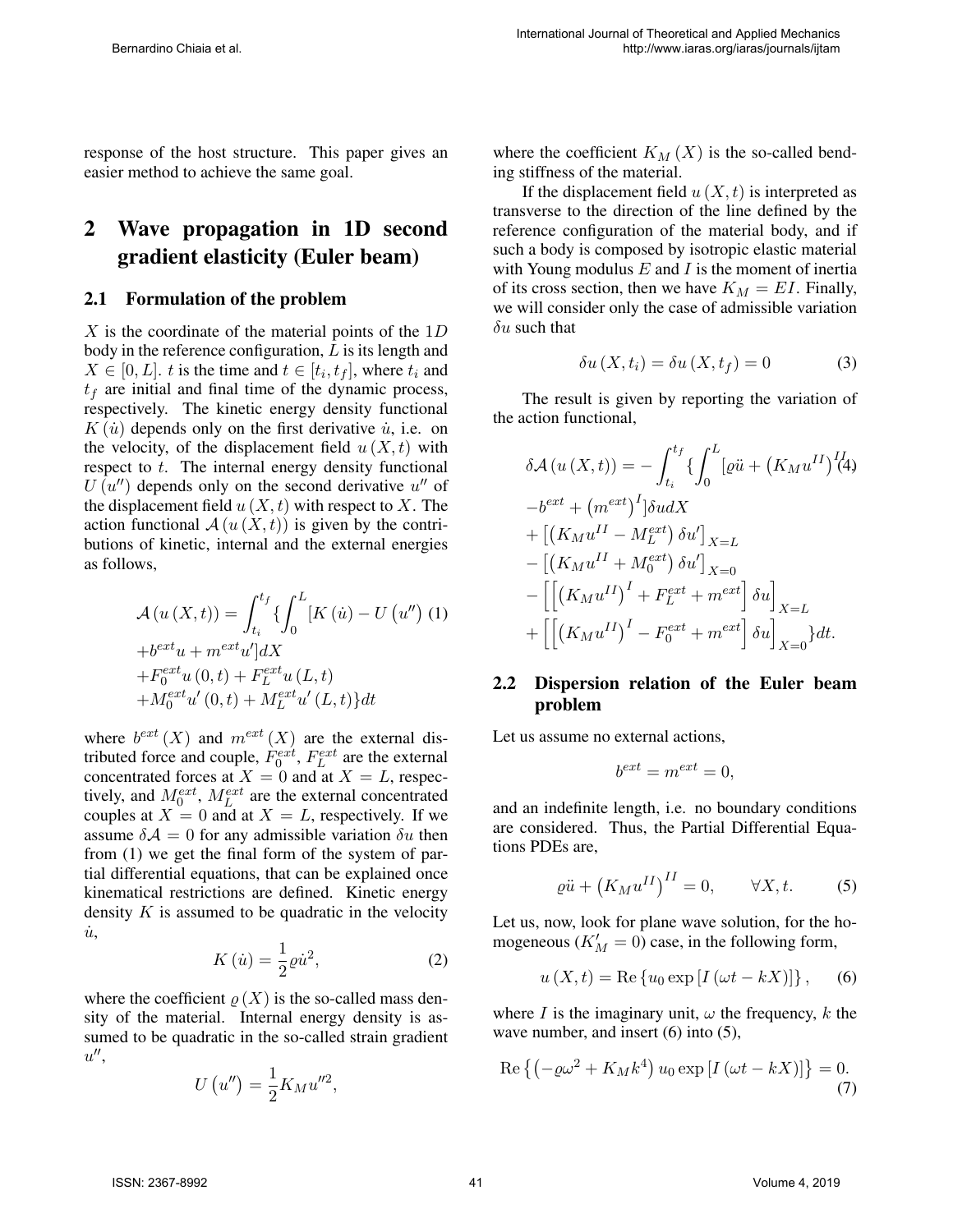Thus, the (7) is given in a more suitable way,

$$
\left(-\varrho\omega^2 + K_M k^4\right)u = 0.
$$
 (8)

The (8) is satisfied for every displacement field if and only if,

$$
k^4 = \frac{\varrho}{K_M} \omega^2,\tag{9}
$$

that is the wanted dispersion relation.

If  $\omega$  is real, then the 4 possible wave numbers (solutions of the dispersion relation (9)) are,

$$
k = k_{1,2,3,4},
$$
  $k_{1,2} = \pm \overline{k},$   
 $k_{3,4} = \pm I\overline{k},$   $\overline{k} = \sqrt[4]{\frac{\rho}{K_M}}\omega^2 \in R^+$ 

that correspond to four possible waves. A general solution in terms of plane waves is therefore,

$$
u(X,t) = \text{Re}\{u_{01} \exp[I(\omega t - k_1 X)]
$$
  
+
$$
u_{02} \exp[I(\omega t - k_2 X)]
$$
  
+
$$
u_{03} \exp[I(\omega t - k_3 X)]
$$
  
+
$$
u_{04} \exp[I(\omega t - k_4 X)]
$$

that is also

$$
u(X,t) = \text{Re}\{u_{01} \exp\left[I\left(\omega t - \overline{k}X\right)\right] + u_{02} \exp\left[I\left(\omega t + \overline{k}X\right)\right] + u_{03} \exp\left[I\left(\omega t - I\overline{k}X\right)\right] + u_{04} \exp\left[I\left(\omega t + I\overline{k}X\right)\right]\}
$$

or

$$
u(X,t) = \text{Re}\{\exp\left[I\omega t\right] [u_{01} \exp\left(-I\overline{k}X\right)]0
$$

$$
+u_{02} \exp\left(I\overline{k}X\right) + u_{03} \exp\left(\overline{k}X\right)
$$

$$
+u_{04} \exp\left(-\overline{k}X\right)]
$$

It is easy to show that the amplitude  $u_{01}$  corresponds to a plane wave propagating towards the positive axis X and, vice versa, the amplitude  $u_{02}$  corresponds to a plane wave propagating towards the negative axis X. Besides, the amplitudes  $u_{03}$  and  $u_{04}$  correspond to the so-called standing waves, being the standing wave associated to the amplitude  $u_{03}$  diverges to infinity at  $X \longrightarrow +\infty$  and that to the amplitude  $u_{04}$  diverges at  $X \longrightarrow -\infty$ .

### 2.3 Energy and average energy fluxes related to plane waves

The calculation of the energy fluxes is done as follows. First of all, we define the total energy density, that is the sum of kinetic and internal energy. The time derivative of the total energy density is

$$
\dot{E} = \varrho \dot{u}\ddot{u} + K_M u'' \dot{u}'' ,\qquad (11)
$$

and the flux  $H$  is defined in such a way that the following PDE is satisfied,

$$
\dot{E} + H' = 0 \tag{12}
$$

By the use of the PDE (5) of the process we have

$$
\dot{E} = -\dot{u} \left( K_M u^{II} \right)^{II} + K_M u'' \dot{u}''.
$$
 (13)

By the use of the chain derivative rule we have,

$$
\dot{E} = -\left[\dot{u} (K_M u'')^I\right]^I + \dot{u}' (K_M u'')^I
$$
 (14)  
+  $(K_M u''\dot{u}')^I - (K_M u'')^I \dot{u}'$   
=  $- \left[\dot{u} (K_M u'')^I\right]^I + (\dot{u}' K_M u'')^I$   
=  $(-\dot{u} (K_M u'')^I + \dot{u}' K_M u'')^I$ 

By comparison of (12) and (14), we have

$$
H = \dot{u} \left( K_M u'' \right)^I - \dot{u}' K_M u''.
$$
 (15)

The average flux density  $\langle H \rangle$  related to a wave with frequency  $\omega$  is defined by the integration of H in time over the period  $T = 2\pi/\omega$  of the wave,

$$
\langle H \rangle = \int_{t}^{t+T} H\left(X, \tilde{t}\right) d\tilde{t}.
$$
 (16)

#### 2.3.1 Energy flux related to a propagative wave towards the positive direction of the axis  $X$

Let us take into account the propagative wave towards the positive direction of the axis X, with  $\omega, \overline{k} \in$  $Real<sup>+</sup>,$ 

$$
u(X,t) = \text{Re}\left(u_0 \exp\left(I\left(\omega t - \bar{k}X\right)\right)\right). \tag{17}
$$

Thus, its average density flux is defined by (15) and (16),

$$
\langle H \rangle = \left\langle \dot{u} \left( K_M u'' \right)^I \right\rangle - \left\langle \dot{u}' K_M u'' \right\rangle,
$$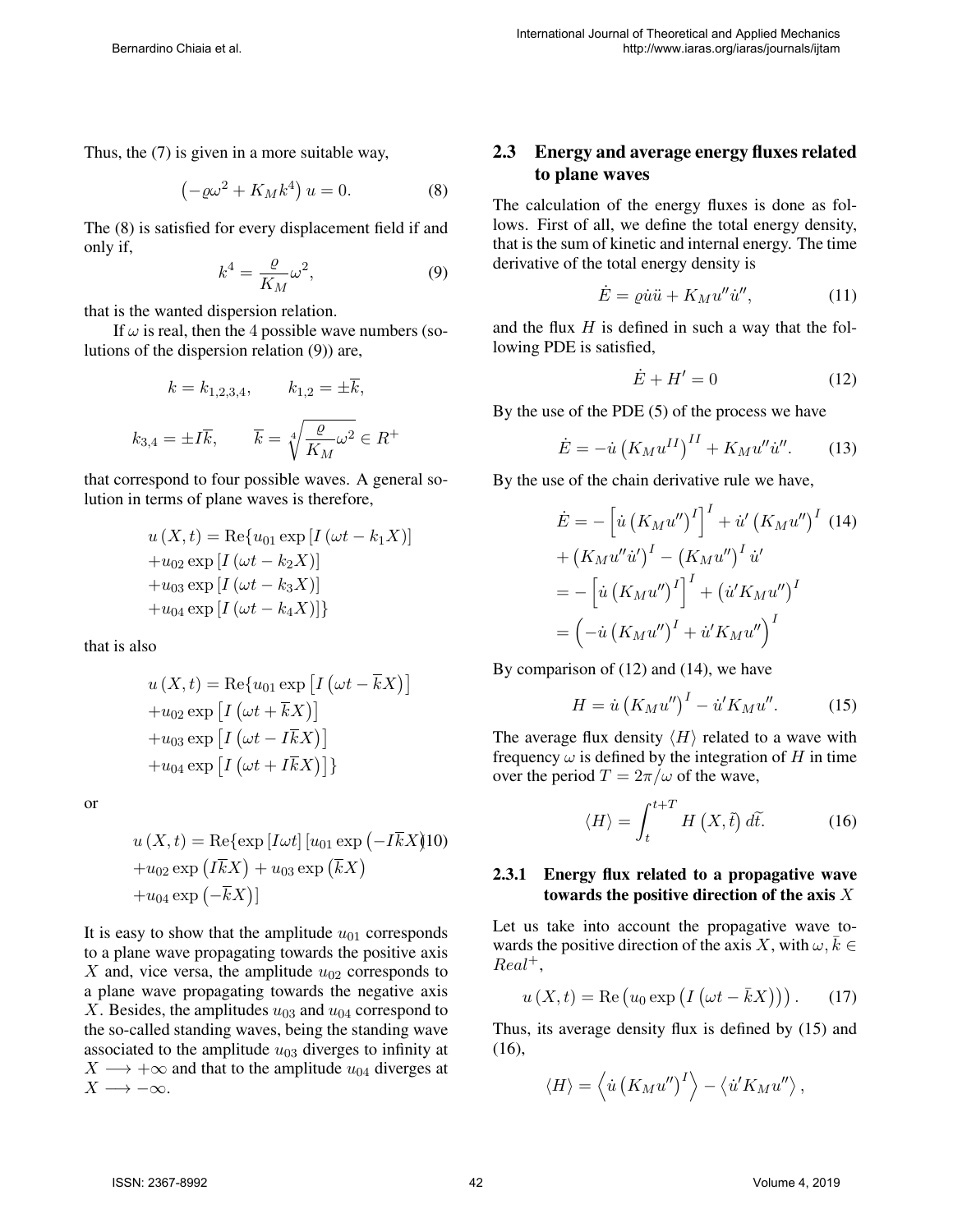that for the homogenous case is,

$$
\langle H \rangle = K_M \left( \langle \dot{u}u^{III} \rangle - \langle \dot{u}'u'' \rangle \right). \tag{18}
$$

By insertion of (17) into (18) and by using the theorem (33) defined in the Appendix2 in Sect. 4,

$$
\frac{\langle H \rangle}{K_M \omega \bar{k}^3} = \frac{1}{2} \text{Re} (u_0 u_0^*) + \frac{1}{2} \text{Re} (u_0 u_0^*) = ||u_0||^2,
$$

that is

$$
\langle H \rangle = K_M \omega \bar{k}^3 \, ||u_0||^2 \,,
$$

where  $||u_0||$  is the modulus of the amplitude  $u_0$  and  $u_0^*$ is its complex conjugated.

Thus, we remark that the average energy flux of a propagative wave towards the positive direction of the axis  $X$  is positive.

#### 2.3.2 Energy flux related to a propagative wave towards the negative direction of the axis  $X$

Let us take into account the propagative wave towards the negative direction of the axis X, with  $\omega, \bar{k} \in$ Real<sup>+</sup>

$$
u(X,t) = \text{Re}\left(u_0 \exp\left(I\left(\omega t + \bar{k}X\right)\right)\right). \tag{19}
$$

Its energy flux (18) is now computed. By insertion of (19) into (18) and by using the theorem (33) defined in the Appendix2 of Sect. 4,

$$
\frac{\langle H \rangle}{K_M \omega \bar{k}^3} = -\frac{1}{2} \text{Re} (u_0 u_0^*) - \frac{1}{2} \text{Re} (u_0 u_0^*) = - ||u_0||^2,
$$

that is

$$
\langle H \rangle = - K_M \omega \bar{k}^3 \left\| u_0 \right\|^2,
$$

where  $||u_0||$  is the modulus of the amplitude  $u_0$ , and  $u_0^*$  is its complex conjugated.

Thus, we remark that the average energy flux of a propagative wave towards the negative direction of the axis  $X$  is negative.

#### 2.3.3 Energy flux related to a general standing wave

Let us take into account a general standing wave, with  $\omega, \bar{k} \in Real^+$ 

$$
u(X,t) = \text{Re}\left(u_0 \exp\left(I\omega t \pm \bar{k}X\right)\right). \tag{20}
$$



Figure 1: A mass-spring system with rigidity  $k$  and mass m inside an indefinite beam at the position  $X =$ 0. Incident, reflection and transmission coefficients are made explicit.

Its energy flux (18) is now computed. By insertion of (20) into (18), and by using the theorem (33) defined in the Appendix, we have

$$
\langle H \rangle = 0,
$$

where  $||u_0||$  is the modulus of the amplitude  $u_0$ , and  $u_0^*$  is its complex conjugated.

Thus, we remark that the average energy flux of a general standing wave is null.

#### 2.4 Reflection and transmission coefficients

Reflection  $R$  and transmission  $T$  coefficients are related to the average energy fluxes of the reflected and transmitted waves, respectively. Thus they do not consider the standing waves solution, because their average density flux is null. If we assume that  $H_i$  is the energy flux of an incident wave and  $H_r$  and  $H_t$  are the energy fluxes of the reflected and transmitted waves, the following definition hold,

$$
R = \left\| \frac{\langle H_r \rangle}{\langle H_i \rangle} \right\|, \qquad T = \left\| \frac{\langle H_t \rangle}{\langle H_i \rangle} \right\|.
$$
 (21)

# 3 The case of an indefinite beam with a tuned mass damper

#### 3.1 Formulation of the problem

Let us consider a mass-spring system with rigidity  $k$  and mass  $m$  inside an indefinite beam at the position  $X = 0$ , see the Fig. 1. The displacement field must now be treated with two independent functions,  $u_1(X, t)$  and  $u_2(X, t)$ . The first related to the displacement field on the left-hand side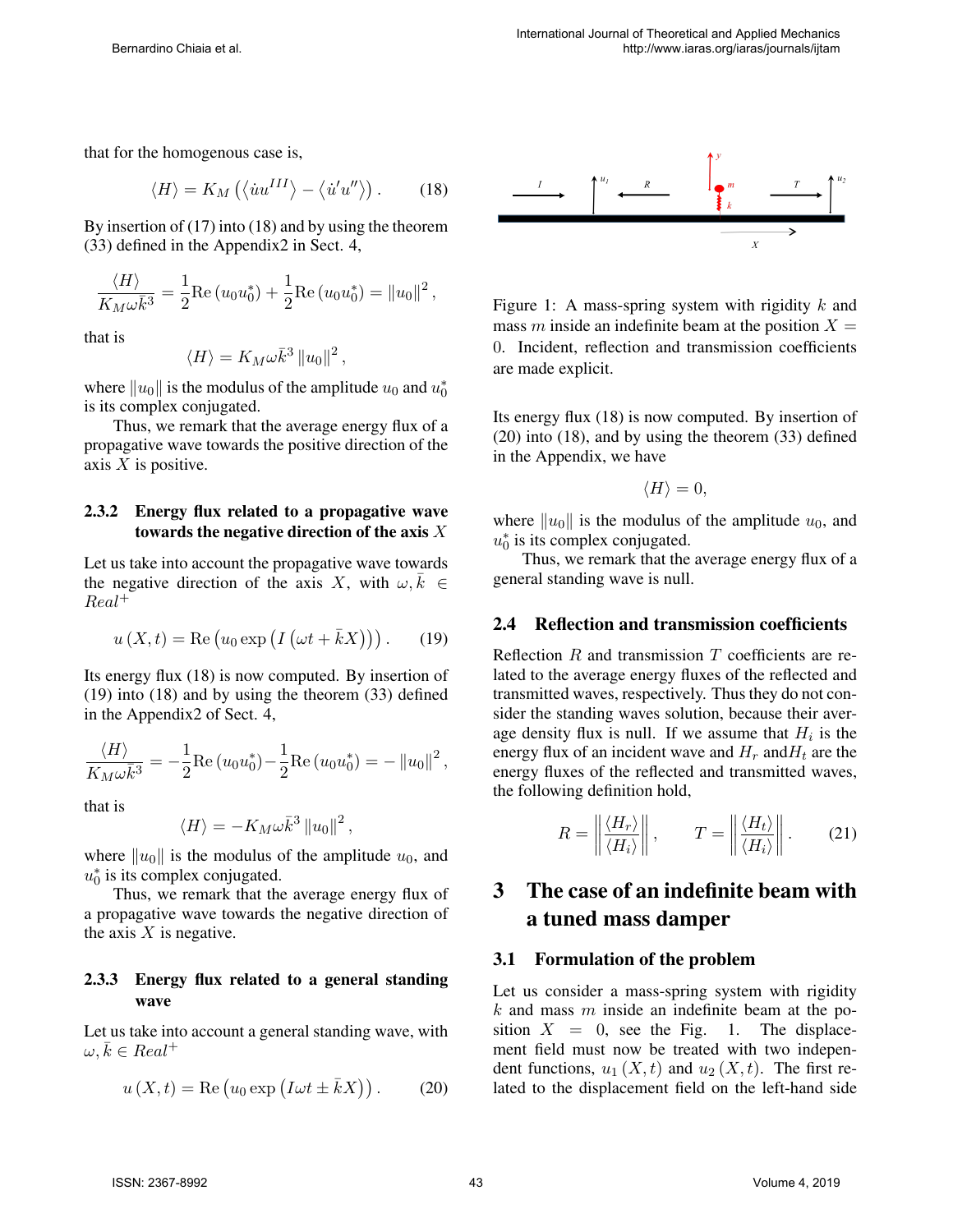and the second to that of the right-hand side. The action  $\mathcal{A}(u_1(X,t), u_2(X,t))$  is the superposition of  $({\cal A}_1(u_1(X,t)),$ 

$$
A_1(u_1(X,t)) = \int_{t_i}^{t_f} \left\{ \int_{-L}^{0} \left[ \frac{1}{2} \varrho \dot{u}_1^2 - \frac{1}{2} K_M u_1''^2 \right] dX \right\}
$$

and  $A_2(u_2(X,t))$ ,

$$
A_2(u_2(X,t)) = \int_{t_i}^{t_f} \left\{ \int_0^L \left[ \frac{1}{2} \varrho \dot{u}_2^2 - \frac{1}{2} K_M u_2''^2 \right] \right\}
$$

related to both sides of the indefinite beam and to that of the internal constraint spring mass system  $A_{IC}$ ,

$$
\mathcal{A} = \mathcal{A}_1 + \mathcal{A}_2 + \mathcal{A}_{IC} \tag{22}
$$

The vertical displacement of the mass  $m$  is not constrained to be attached to the beam but it is given by its vertical coordinate  $y(t)$ , that is a function of time. The internal clamp constrained is considered

$$
u_1(0,t) = u_2(0,t),
$$
  $u'_1(0,t) = u'_2(0,t),$  (23)

between the two sides of the indefinite beam. and the action of the mass spring system is therefore,

$$
\mathcal{A}_{IC} (\cdot) = \frac{1}{2} m [\dot{y}(t)]^2 - \frac{1}{2} k (y(t) - u_1 (0, t))^2 (24)
$$

where no distributed nor concentrated external actions are considered, the length  $L$  will be assumed to be arbitrary large, i.e.  $L \rightarrow \infty$  and the massspring system is concentrated at  $X = 0$  where the displacement  $u_1(0, t) = u_2(0, t)$  and the velocity  $\dot{u}_1(0, t) = \dot{u}_2(0, t)$  are the same in the two independent branches of the beam. The variation of (24),

$$
\delta \mathcal{A}_{IC} (\cdot) = \delta y \left[ -m\ddot{y} - ky + k u_1 \right] + \delta u_1 (0, t) k [y (t) - u_1 (0, t)]
$$

is used to derive the variation of (22),

$$
\delta \mathcal{A} (u_1(X, t), u_2(X, t), y(t)) =
$$
  
\n
$$
- \int_{t_i}^{t_f} \left\{ \int_0^L \left\{ \delta u_1 \left[ \varrho \ddot{u}_1 + \left( K_M u_1^{II} \right)^{II} \right] \right\} dX \right\}
$$
  
\n
$$
\delta u_2 \left[ \varrho \ddot{u}_2 + \left( K_M u_2^{II} \right)^{II} \right] dX + \left[ \left( K_M u_1^{II} \right) \delta u_1' - \left( K_M u_2^{II} \right) \delta u_2' \right]_{X=0}
$$
  
\n
$$
- \left[ \left[ \left( K_M u_1^{II} \right)^{I} \right] \delta u_1 - \left[ \left( K_M u_2^{II} \right)^{I} \right] \delta u_2 \right]_{X=0}
$$
  
\n
$$
\delta y \left[ -m\ddot{y} - ky + ku_1 \right]
$$
  
\n
$$
+ \delta u_1 (0, t) k \left[ y \left( t \right) - u_1 (0, t) \right] \right\} dt.
$$

Thus, the PDEs are

$$
\varrho \ddot{u}_1 + \left(K_M u_1^{II}\right)^{II} = \varrho \ddot{u}_2 + \left(K_M u_2^{II}\right)^{II} = 0
$$

and the boundary conditions at  $X = 0$ , because of the kinematical restrictions in (23) are

$$
u_1(0,t) = u_2(0,t), \t u'_1(0,t) = u'_2(0,t),
$$
  
\n
$$
u_1^{II}(0,t) = u_2^{II}(0,t),
$$
  
\n
$$
-m\ddot{y}(t) - ky(t) + ku_1(0,t) = 0
$$
\n(25)  
\n
$$
-K_M u_1^{III}(0,t) + K_M u_2^{III}(0,t)
$$
  
\n
$$
+ k[y(t) - u_1(0,t)] = 0
$$
\n(26)

#### 3.2 A plane wave solution

Let us assume a propagative wave towards the righthand side (i.e. towards the positive direction of the  $X$ axis) into the left-hand side of the beam. In this way, such a propagative wave complies the mass-spring system and interact with it. Such an incident wave has, therefore, the form of (17), i.e., (with  $\omega, k \in Real^+$ )

$$
u_i(X,t) = \text{Re}\left(u_i^p \exp\left(I\left(\omega t - \bar{k}X\right)\right)\right). \tag{27}
$$

Once the incident wave complies the concentrated spring-mass system, a transmitted and a reflected wave is generated. However, not all the 4 kind of waves in (10) can be generated on both sides of the concentrated mass. First of all, the standing wave that diverges at  $X \longrightarrow -\infty$  is not possible (Sommerfield condition) for the reflected wave and the standing wave that diverges at  $X \longrightarrow +\infty$  is not possible (Sommerfield condition) for the transmitted wave. Thus the reflected wave can only be of the following form,

$$
u_r(X,t) = \text{Re}(u_r^p \exp\left(I\left(\omega t + \bar{k}X\right)\right) + u_r^s \exp\left(I\omega t + \bar{k}X\right)), \qquad \omega, \bar{k} \in Real^+.
$$

and the transmitted wave is given by,

$$
u_t(X,t) = \text{Re}(u_t^p \exp\left(I\left(\omega t - \bar{k}X\right)\right) +
$$
  
+ 
$$
u_t^s \exp\left(I\omega t - \bar{k}X\right)), \qquad \omega, \bar{k} \in Real^+.
$$

Thus, in the vicinity of the mass resonator, the solution is the superposition  $u_i(X, t) + u_r(X, t)$  of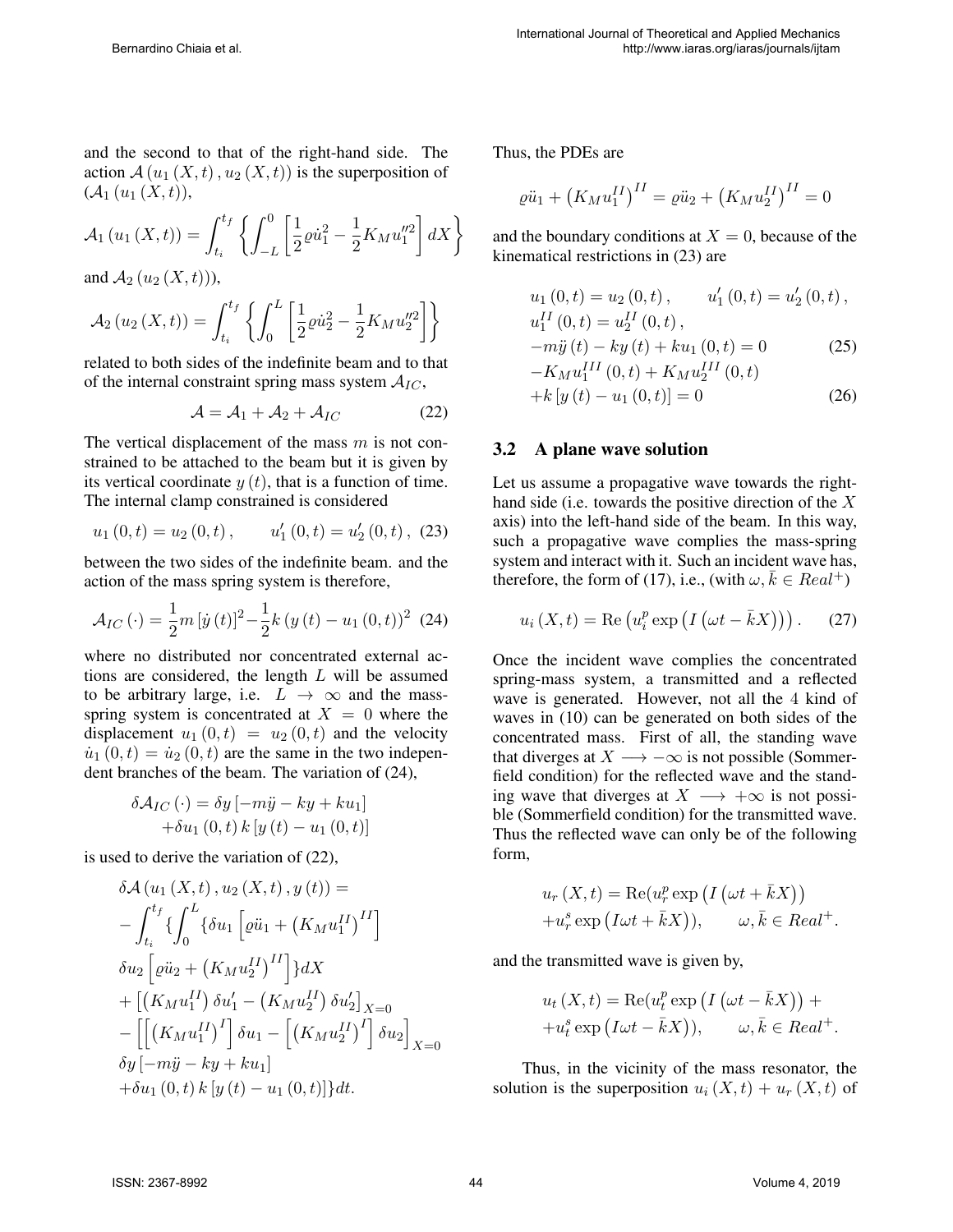incident  $u_i(X, t)$  and reflected  $u_r(X, t)$  waves for the left-hand side of the concentrated mass,

$$
u_1(X,t) = u_i(X,t) + u_r(X,t) =
$$
  
\n
$$
Re(u_i^p \exp(I(\omega t - \bar{k}X))) + u_r^p \exp(I(\omega t + \bar{k}X)))
$$
  
\n
$$
+ u_r^s \exp(I\omega t + \bar{k}X))
$$

and simply the transmitted wave for the right-hand side of the concentrated mass, (with  $\omega, \bar{k} \in Real^+$ )

$$
u_2(X,t) = u_t(X,t) =
$$
  
Re  $(u_t^p \exp(I(\omega t - \bar{k}X)) + u_t^s \exp(I\omega t - \bar{k}X)).$ 

The oscillation of the internal resonator is also achieved,

$$
y(t) = y_0 \exp\left(I\omega t\right) \tag{28}
$$

### 3.3 Reflection and transmission condition across a tuned mass damper

The amplitude of the propagative incident wave  $u_i^p$  $_i^p$  is again considered a datum of the problem. In the following we will find both the amplitudes of reflected  $u_r^p$  and  $u_r^s$  and of the transmitted  $u_t^p$  $_t^p$  and  $u_t^s$  waves, as well as the amplitude  $y_0$  of the internal resonator. The boundary conditions are the 5 included in eqns. (25),  $(25)$  and  $(26)$ . By insertion of  $(28)$ ,  $(28)$  and  $(28)$  into eqns. (25), (25) and (26) we derive the five equations that are needed to derive the unknowns of reflected  $u_r^p$ and  $u_r^s$ , of the transmitted  $u_t^p$  $t$ <sup>*n*</sup> and  $u_t$ <sup>*s*</sup> and of the internal

resonator  $y_0$  waves. Keeping in mind that

$$
u'_1 = \text{Re}(u_i^p (-I\bar{k}) \exp (I (\omega t - \bar{k}X))
$$
  
\n
$$
+u_r^p (I\bar{k}) \exp (I (\omega t + \bar{k}X))
$$
  
\n
$$
+u_r^s (\bar{k}) \exp (I\omega t + \bar{k}X))
$$
  
\n
$$
u''_1 = \text{Re}(u_i^p (-I\bar{k})^2 \exp (I (\omega t - \bar{k}X))
$$
  
\n
$$
+u_r^p (\bar{l}\bar{k})^2 \exp (I (\omega t + \bar{k}X))
$$
  
\n
$$
+u_r^s \bar{k}^2 \exp (I\omega t + \bar{k}X))
$$
  
\n
$$
u_1^{III} = \text{Re}(u_i^p (-I\bar{k})^3 \exp (I (\omega t - \bar{k}X))
$$
  
\n
$$
+u_r^s (\bar{l}\bar{k})^3 \exp (I (\omega t + \bar{k}X))
$$
  
\n
$$
+u_r^s \bar{k}^3 \exp (I\omega t + \bar{k}X))
$$
  
\n
$$
\dot{u}_1 = \text{Re}(u_i^p (I\omega) \exp (I (\omega t - \bar{k}X))
$$
  
\n
$$
+u_r^s (I\omega) \exp (I(\omega t + \bar{k}X))
$$
  
\n
$$
\ddot{u}_1 = \text{Re}(u_i^p (I\omega)^2 \exp (I (\omega t - \bar{k}X))
$$
  
\n
$$
+u_r^s (I\omega)^2 \exp (I (\omega t + \bar{k}X))
$$
  
\n
$$
+u_r^s (I\omega)^2 \exp (I(\omega t + \bar{k}X))
$$

and

$$
u'_2 = \text{Re}(u_t^p (-I\bar{k}) \exp (I (\omega t - \bar{k}X))
$$
  
+  $u_t^s (-\bar{k}) \exp (I\omega t - \bar{k}X))$   

$$
u''_2 = \text{Re}(u_t^p (-I\bar{k})^2 \exp (I (\omega t - \bar{k}X))
$$
  
+  $u_t^s (-\bar{k})^2 \exp (I\omega t - \bar{k}X))$   

$$
u_2^{III} = \text{Re}(u_t^p (-I\bar{k})^3 \exp (I (\omega t - \bar{k}X)))
$$
  
+  $u_t^s (-\bar{k})^3 \exp (I\omega t - \bar{k}X))$   

$$
\dot{u}_2 = \text{Re}(u_t^p (I\omega) \exp (I (\omega t - \bar{k}X)))
$$
  
+  $u_t^s (I\omega) \exp (I\omega t - \bar{k}X))$   

$$
\ddot{u}_2 = \text{Re}(u_t^p (I\omega)^2 \exp (I (\omega t - \bar{k}X)))
$$
  
+  $u_t^s (I\omega)^2 \exp (I\omega t - \bar{k}X))$ 

and, without loss of generality, assuming the time  $t =$ 0 and position  $X = 0$ , the five conditions (25), (25)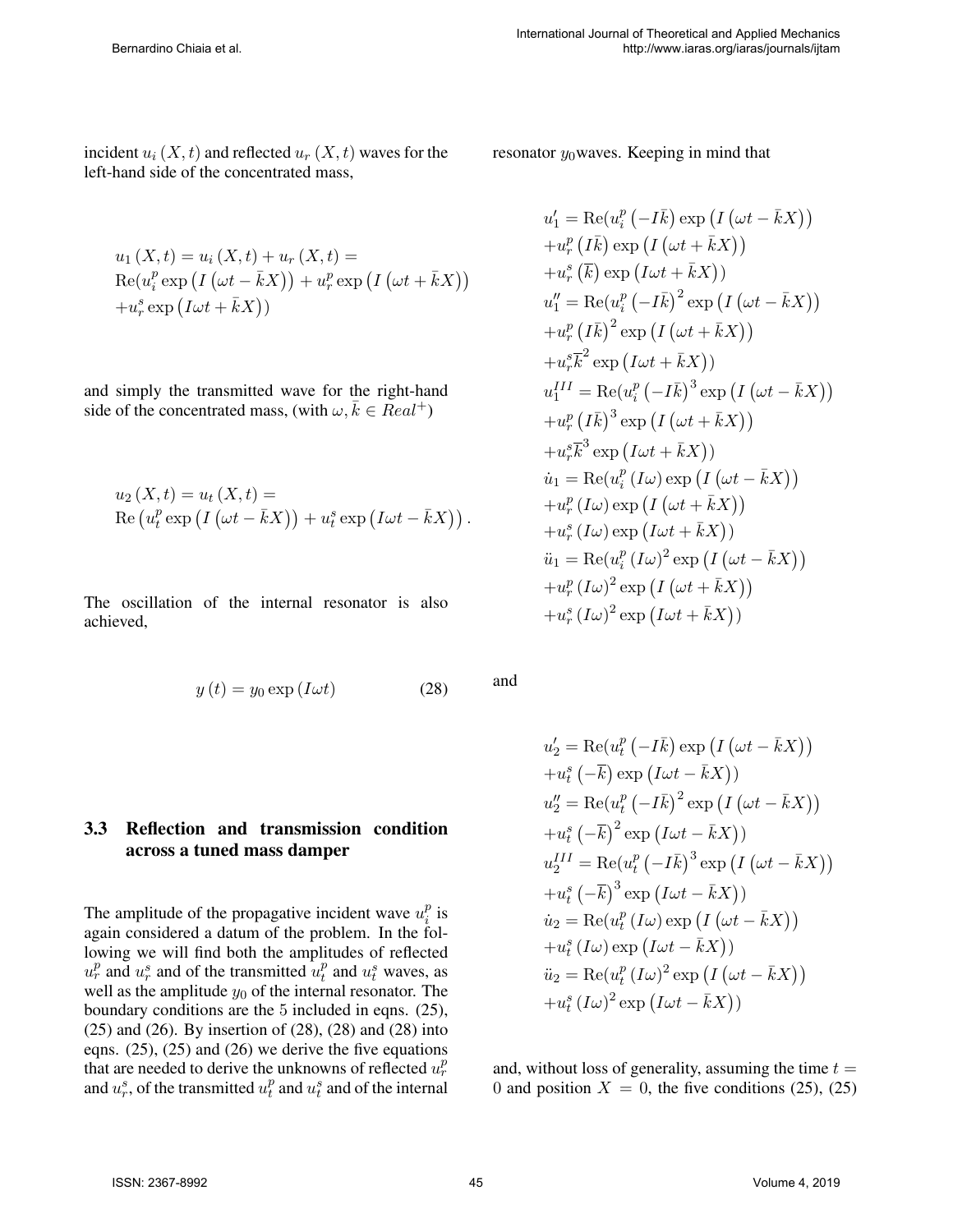and (26) are as follows,

$$
u_i^p + u_r^p + u_r^s = u_t^p + u_t^s,
$$
  
\n
$$
u_i^p (-I\bar{k}) + u_r^p (I\bar{k}) + u_r^s (\bar{k})
$$
  
\n
$$
= u_t^p (-I\bar{k}) + u_t^s (-\bar{k}),
$$
  
\n
$$
u_i^p (-I\bar{k})^2 + u_r^p (I\bar{k})^2 + u_r^s \bar{k}^2
$$
  
\n
$$
= u_t^p (-I\bar{k})^2 + u_t^s (-\bar{k})^2,
$$
  
\n
$$
u_i^p (-I\bar{k})^3 + u_r^p (I\bar{k})^3 + u_r^s \bar{k}^3
$$
  
\n
$$
= u_t^p (-I\bar{k})^3 + u_t^s (-\bar{k})^3
$$
  
\n
$$
+ \frac{k}{K_M} [y_0 - u_i^p - u_r^p - u_r^s]
$$
  
\n
$$
-m y_0 (I\omega)^2 - k y_0 + k (u_t^p + u_r^p + u_r^s)
$$

that is possible to solve analytically,

$$
u_r^p = -\frac{(1+I)km\omega^2}{D_1}u_i^p,
$$
\n
$$
D_1 = 4(-1+I)kK_M\bar{k}^3
$$
\n
$$
+2(k+2(1-I)K_M\bar{k}^3)m\omega^2
$$
\n
$$
u_r^s = -\frac{(1-I)km\omega^2}{D_2}u_i^p,
$$
\n(30)

$$
D_2 = 4(-1+I) kK_M \bar{k}^3
$$
  
+2(k+2(1-I) K\_M \bar{k}^3) m\omega^2  

$$
u_t^p = \frac{(1+I) (4kK_M \bar{k}^3 - (k+4K_M \bar{k}^3) m\omega^2)}{D_3}
$$

$$
D_3 = 4(1+I) kK_M \bar{k}^3
$$

$$
-2I (k+2(1-I) K_M \bar{k}^3) m\omega^2
$$

$$
u_t^s = -\frac{(1-I) k m\omega^2}{D_4} u_t^p,
$$

$$
D_4 = (-1+I) kK_M \bar{k}^3
$$

$$
+2 (k+2(1-I) K_M \bar{k}^3) m\omega^2
$$

$$
y_0 = \frac{2(1+I) kK_M \bar{k}^3}{D_5} u_t^p
$$

$$
D_5 = 2(1+I) kK_M \bar{k}^3
$$

$$
-I (k+2(1-I) K_M \bar{k}^3) m\omega^2,
$$

### 3.4 Numerical representation of reflection and transmission coefficients

By the use of the definitions (21) of the reflection ant transmission coefficients, it is possible to verify the



Figure 2: Reflection and Transmission coefficients with the following numerical characterization,  $K_M =$  $1, \rho = 1, m = 1, k = 1.$ 

energy conservation,

$$
R+T=1.
$$

Besides, reflection and transmission coefficients can be plotted in the following figures 2, 3, 4, 5 and 6.

# 4 Towards the design of piece-wise smooth tuned mass damper and outlook

Finally, we consider the case of the piece-wise smooth tuned mass dampers [5, 6, 7, 8, 9, 11, 12]. In particular we assume that the mass damper can only vibrate at the top of the beam. This will be modeled by a different assumption of the internal constraint action (24),

$$
\mathcal{A}_{IC} = \frac{1}{2} m [\dot{y}(t)]^2
$$
(31)  

$$
-\frac{1}{2} k H (y(t) - u_1(0,t)) (y(t) - u_1(0,t))^2
$$
  

$$
-\frac{1}{2} k_{imp} H (u_1(0,t) - y(t)) (y(t) - u_1(0,t))^2
$$

where the Heaviside function  $H$  has been used and the rigidity  $k_{imp} >> k$  is the so called impact rigidity[4, 10, 13, 14, 15, 57].

,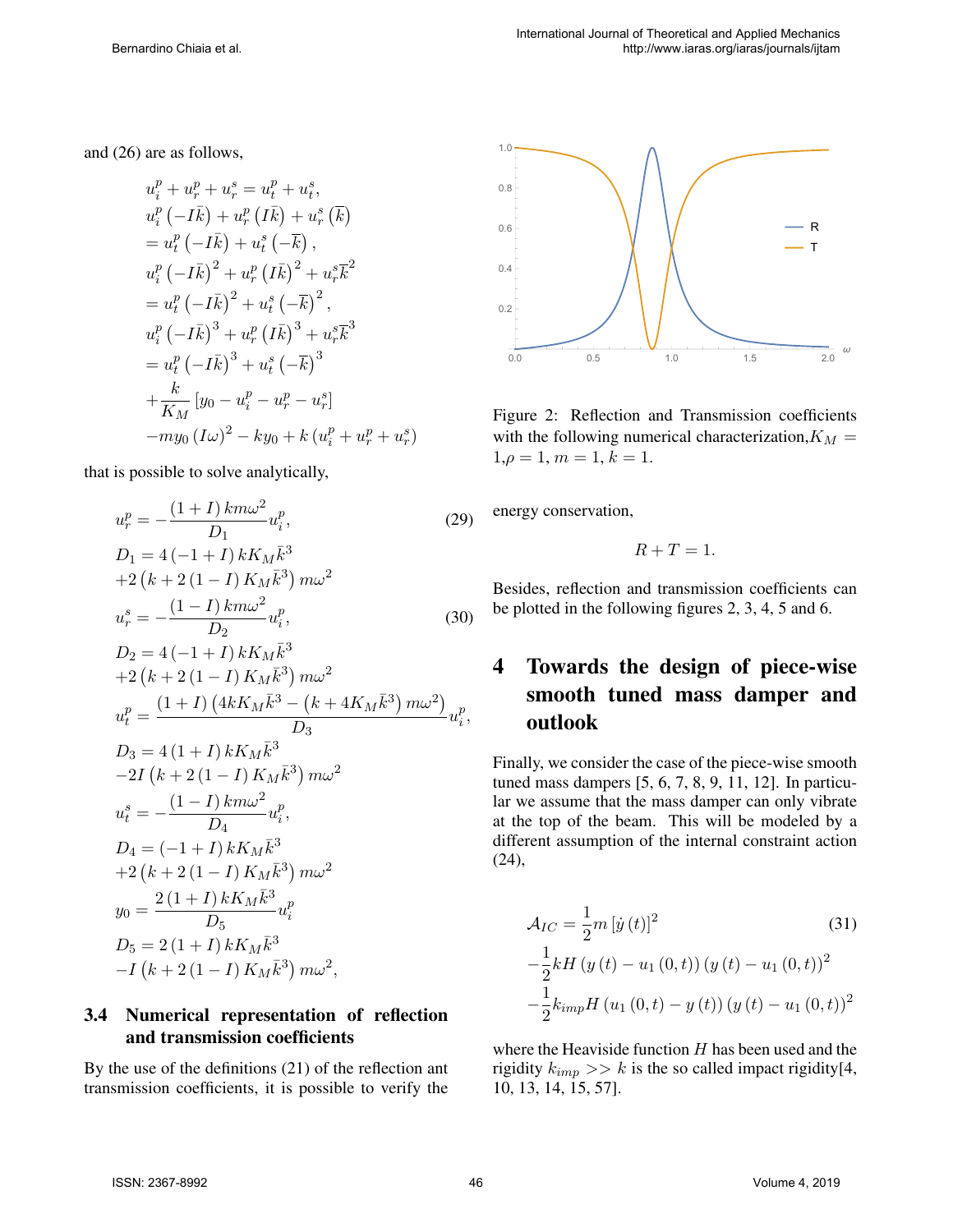

Figure 3: Reflection and Transmission coefficients with the following numerical characterization,  $K_M$  =  $1, \rho = 1, m = 1, k = 2.$ 



Figure 5: Reflection and Transmission coefficients with the following numerical characterization,  $K_M =$  $0.1, \rho = 1, m = 1, k = 1.$ 



Figure 6: Reflection and Transmission coefficients with the following numerical characterization,  $K_M$  =  $1,\rho = 0.1, m = 1, k = 1.$ 



Figure 7: Distributed mass-spring system with rigidity  $k$  and mass  $m$  attached to an indefinite beam.



Figure 4: Reflection and Transmission coefficients with the following numerical characterization,  $K_M$  =  $1, \rho = 1, m = 2, k = 1.$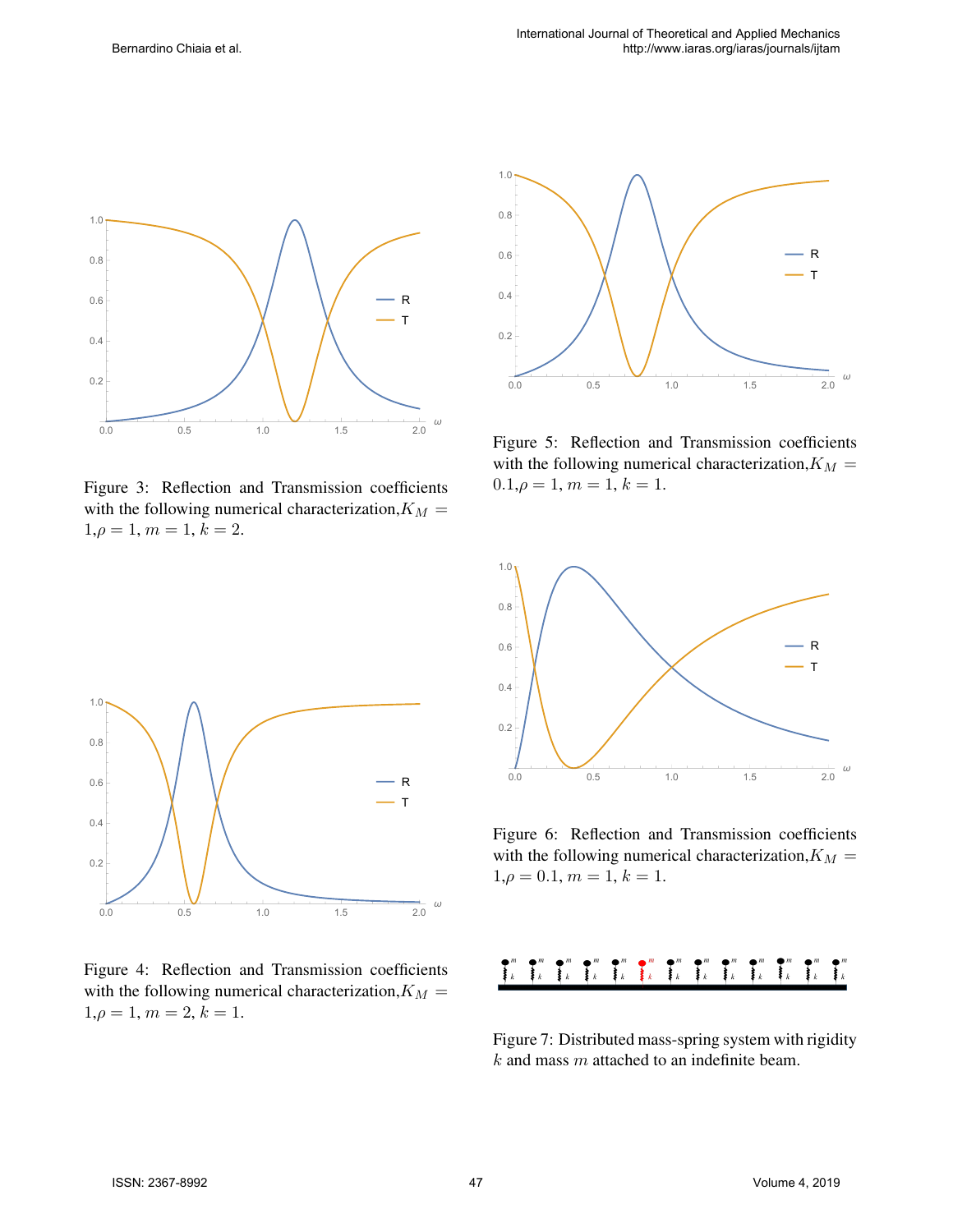Distributed systems, see e.g., Fig. 7, are not new in the literature on the applications of Riccati equation [19, 22, 23] and are discussed at length in the literature on transmission lines [16, 17, 18, 20, 21]. Thus, further developments will be achieved considering a system of distributed tuned mass dampers (e.g., the oscillation of fluid into the pore space[39, 41] of different interesting metamaterials [36, 43, 44]), that could be mathematically treated with the help of special functions [26, 27, 28, 29, 30, 31, 32, 33, 34, 35].

# Appendix: A theorem for the evaluation of the average flux density

Let  $F$  and  $f$  be two general complex function of this form

$$
F = F_0 \exp(I\omega t - \gamma_1),
$$
  
\n
$$
f = f_0 \exp(I\omega t - \gamma_2), \qquad F_0, f_0 \in Real(32)
$$

then it is possible to prove that

$$
\int_{t}^{t+T} \operatorname{Re}\left(F\right) \operatorname{Re}\left(f\right) d\widetilde{t} = \frac{1}{2} \operatorname{Re}\left(Ff^{*}\right),\qquad(33)
$$

where  $f^*$  is the complex conjugated of  $f$ .

#### *References:*

- [1] Achenbach, J.D., Wave propagation in elastic solids. In North-Hollands Series in Applied Mathematics and Mechanics, Vol. 16, Editors: Lauwerier, H.A., Koiter, W.T., North-Hollands publishing company, 1975.
- [2] J. Alibert, P. Seppecher, and F. dell'Isola, Truss modular beams with deformation energy depending on higher displacement gradients, Mathematics and Mechanics of Solids, vol. 8 (1), 2003, pp. 51-73.
- [3] Altenbach, H., Eremeyev, V.A., Morozov, N.F., On equations of the linear theory of shells with surface stresses taken into account, Mechanics of Solids, 45 (3), pp. 331-342 (2010)
- [4] U. Andreaus, P. Baragatti, L. Placidi, Experimental and numerical investigations of the responses of a cantilever beam possibly contacting a deformable and dissipative obstacle under

harmonic excitation, Int. J. of Non-Linear Mechanics 2015 (in press).

- [5] Andreaus U., Casini P., Dynamics of friction oscillators excited by moving base or/and driving force, J. of Sound & Vib., 245(4), pp. 685-699, 2001. DOI: 10.1006/jsvi.2000.3555.
- [6] Andreaus U., Casini P., Dynamics of SDOF oscillators with hysteretic motion-limiting stop, J. of Nonlin. Dyn., 22, pp. 155-174, 2000. DOI: 10.1023/A:1008354220584.
- [7] Andreaus U., Casini P., Forced motion of friction oscillators limited by a rigid or deformable obstacle, Mech. Struct. & Mach., 29(2), 177-198 (2001). DOI:10.1081/SME-100104479.
- [8] Andreaus U., Casini P., Forced response of a SDOF friction oscillator colliding with a hysteretic obstacle. Proceedings of DETC'01 ASME 2001 Design Engineering Technical Conferences and Computers and Information in Engineering Conference. Pitthsburgh, Pennsylvania, September 9-12, 2001.
- [9] Andreaus U., Casini P., Friction oscillator excited by moving base and colliding with a rigid or deformable obstacle, Int. J. of Nonlin. Mech., 37(1), pp. 117-133, 2002. DOI: 10.1016/S0020- 7462(00)00101-3.
- [10] U. Andreaus, B. Chiaia, L. Placidi. Soft-impact dynamics of deformable bodies, Continuum Mechanics and Thermodynamics, Publishe online: August 2012, DOI: 10.1007/s00161-012-0266- 5, Vol. 25(2-4), March 2013, pp. 375-398.
- [11] Ugo Andreaus, Maurizio De Angelis, Nonlinear dynamic response of a base-excited SDOF oscillator with double-side unilateral constraints, Nonlinear Dynamics 2015 (accepted).
- [12] Andreaus U., Nistic N., An analytical-numerical model for contact-impact problems: theory and implementation in a two-dimensional distinct element algorithm, Computer Modeling and Simulation in Engineering 3(2), 1998, 98-110.
- [13] U. Andreaus, L. Placidi, G. Rega. Microcantilever dynamics in tapping mode atomic force microscopy via higher eigenmodes analysis. J.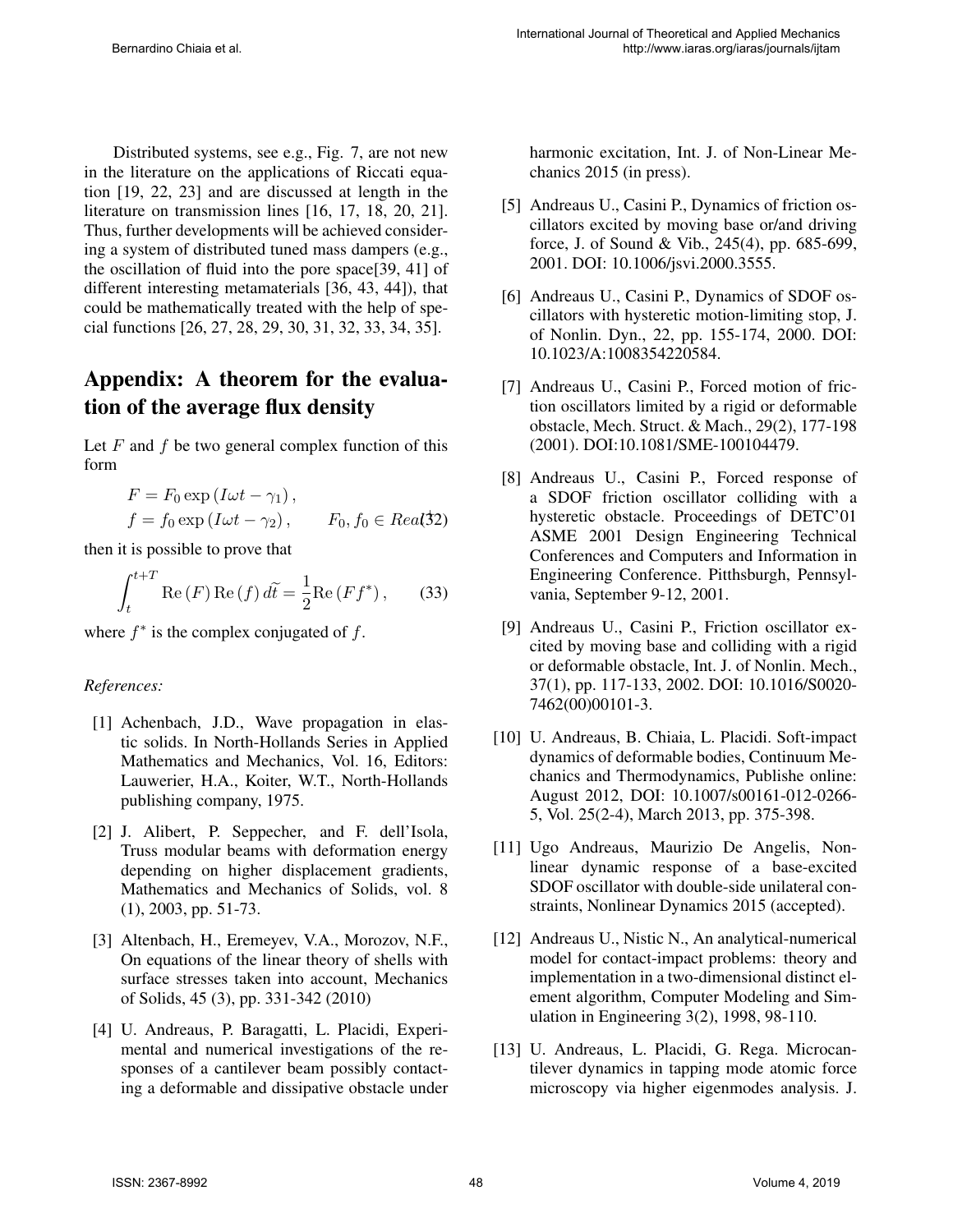of Applied Physics 113(22), 2013, Article number 224302, pages 1-14, Published 14 June 2013, DOI: 10.1063/1.4808446.

- [14] Andreaus U., Placidi L., Rega G. (2010). Numerical simulation of the soft contact dynamics of an impacting bilinear oscillator. Communications in Nonlinear Science & Numerical Simulation, Vol. 15(9); p. 2603-2616, doi: 10.1016/j.cnsns.2009.10.015.
- [15] U. Andreaus, L. Placidi and G. Rega. Soft impact dynamics of a cantilever beam: equivalent SDOF model versus infinite-dimensional system, , Proc. of the Institution of Mechanical Engineers, Part C: J. of Mechanical Engineering Science 2011 225(10): 2444-2456, DOI: 10.1177/0954406211414484.
- [16] A. Andreotti, D. Assante, F. Mottola, L. Verolino, Fast and accurate evaluation of the underground lightning electromagnetic field, IEEE International Symposium on Electromagnetic Compatibility, 2008.
- [17] A. Andreotti, D. Assante, A. Pierno, V.A. Rakov, R. Rizzo, A comparison between analytical solutions for lightning-induced voltage calculation, Elektronika ir Elektrotechnika, vol. 20(5), pp. 21-26, 2014.
- [18] A. Andreotti, D. Assante, V.A. Rakov, L. Verolino, Electromagnetic Coupling of Lightning to Power Lines: Transmission-Line Approximation versus Full-Wave Solution, IEEE Trans. on EMC, n 53 (2), pp. 421-428, 2011.
- [19] A. Andreotti, D. Assante, L. Verolino, Characteristic Impedance of Periodically Grounded Lossless Multiconductor Transmission Lines and Time-Domain Equivalent Representation, IEEE Transactions on EMC, 56 (1), pp. 221-230, 2014.
- [20] D. Assante, D. Davino, S. Falco, F. Schettino, L. Verolino, Coupling impedance of a charge traveling in a drift tube, IEEE Transactions on Magnetics, vol 41(5), pp. 1924-1927, 2005.
- [21] D. Assante, L. Verolino, Efficient evaluation of the longitudinal coupling impedance of a plane

strip, Progress In Electromagnetics Research M, vol. 26, pp. 251-265, 2012.

- [22] R. Rizzo, A. Andreotti, D. Assante, A. Pierno, Characteristic impedance of power lines with ground wires — Impedancja charakterystyczna linii elektroenergetycznej z uziemieniem, Przeglad Elektrotechniczny, vol. 89(5), pp. 11- 14, 2013.
- [23] D. Assante, A. Andreotti, L. Verolino, Considerations on the characteristic impedance of periodically grounded multiconductor transmission lines, IEEE International Symposium on Electromagnetic Compatibility, 2012.
- [24] Bilotta, A., Turco, E., A numerical study on the solution of the Cauchy problem in elasticity, International Journal of Solids and Structures, 46 (25-26), pp. 4451-4477, (2009)
- [25] Cazzani, A. (2013). On the dynamics of a beam partially supported by an elastic foundation: an exact solution-set. International Journal of Structural Stability and Dynamics, 13(08), 1350045.
- [26] Cesarano C., (2014). Generalized Chebyshev polynomials. HACETTEPE JOURNAL OF MATHEMATICS AND STATISTICS, vol. 43, p. 731-740, ISSN: 1303-5010
- [27] Cesarano C., (2012). Identities and generating functions on Chebyshev polynomials . GEOR-GIAN MATHEMATICAL JOURNAL, vol. 19, p. 427-440, ISSN: 1072-947X
- [28] Cesarano C., (2015). Integral representations and new generating functions of Chebyshev polynomials. HACETTEPE JOURNAL OF MATHEMATICS AND STATISTICS, vol. 44, p. 541-552, ISSN: 1303-5010, doi: 10.15672/HJMS.20154610029
- [29] Cesarano, C., Assante, D. A note on generalized Bessel functions, International Journal of Mathematical Models and Methods in Applied Sciences, 8 (1), pp. 38-42 (2014)
- [30] Cesarano C, Cennamo G..M, Placidi L., (2014). Humbert Polynomials and Functions in Terms of Hermite Polynomials Towards Applications to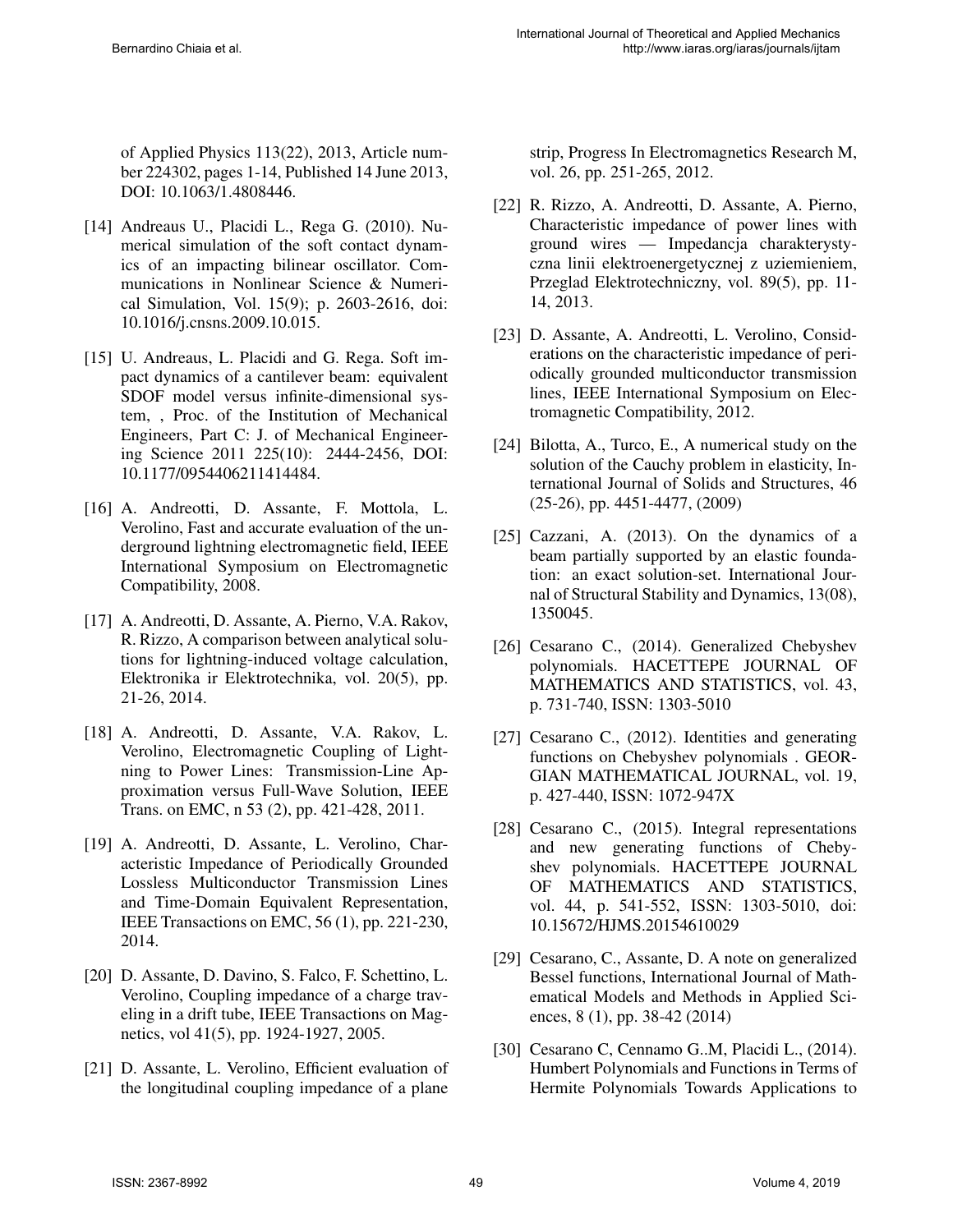Wave Propagation. WSEAS TRANSACTIONS ON MATHEMATICS, vol. 13, p. 595-602, ISSN: 1109-2769

- [31] Cesarano C, Cennamo G.M., Placidi L., (2014). Operational methods for Hermite polynomials with applications. WSEAS TRANSACTIONS ON MATHEMATICS, vol. 13, p. 925-931, ISSN: 1109-2769
- [32] Cesarano C., Fornaro C., (2015). OPERA-TIONAL IDENTITIES ON GENERALIZED TWO-VARIABLE CHEBYSHEV POLYNO-MIALS. INTERNATIONAL JOURNAL OF PURE AND APPLIED MATHEMATICS, vol. 100, p. 59-74, ISSN: 1314-3395, doi: 10.12732/ijpam.v100i1.6
- [33] Cesarano C., Fornaro C., Vazquez L., (2015). A NOTE ON A SPECIAL CLASS OF HERMITE POLYNOMIALS. INTERNATIONAL JOUR-NAL OF PURE AND APPLIED MATHEMAT-ICS, vol. 98, p. 261-273, ISSN: 1311-8080, doi: 10.12732/ijpam.v98i2.8
- [34] G. Dattoli, S. Lorenzutta, Cesarano C., (2001). Generalized Polynomials and New Families of Generating Functions. ANNALI DELL'UNIVERSIT DI FERRARA. SEZIONE 7: SCIENZE MATEMATICHE, vol. XLVII, p. 57-61, ISSN: 0430-3202
- [35] G. Dattoli, S. Lorenzutta, P.E. Ricci, Cesarano C., (2004). On a Family of Hybrid Polynomials. INTEGRAL TRANSFORMS AND SPECIAL FUNCTIONS, vol. 15, p. 485-490, ISSN: 1065- 2469
- [36] Del Vescovo, D., Giorgio, I., Dynamic problems for metamaterials: Review of existing models and ideas for further research, International Journal of Engineering Science 80, pp. 153-172 (2014)
- [37] F. dell'Isola, H. Gouin, and G. Rotoli, Nucleation of spherical shell-like interfaces by second gradient theory: Numerical simulations, European Journal of Mechanics, B/Fluids, vol. 15 (4), 1996, pp. 545-568.
- [38] F. dell'Isola, H. Gouin, and P. Seppecher, Radius and surface tension of microscopic bubbles

by second gradient theory, Comptes Rendus de l'Academie de Sciences - Serie IIb: Mecanique, Physique, Chimie, Astronomie, vol. 320 (6), 1995, pp. 211-216.

- [39] F. dell'Isola, M. Guarascio, and K. Hutter, A variational approach for the deformation of a saturated porous solid. A second-gradient theory extending Terzaghi's effective stress principle, Archive of Applied Mechanics, vol. 70 (5), 2000, pp. 323-337.
- [40] dell'Isola Francesco, Madeo Angela, Placidi L (2012). Linear plane wave propagation and normal transmission and reflection at discontinuity surfaces in second gradient 3D continua. ZEITSCHRIFT FUR ANGE-WANDTE MATHEMATIK UND MECHANIK, vol. 92, p. 52-71, ISSN: 0044-2267, doi: 10.1002/zamm.201100022
- [41] F. dell'Isola, A. Madeo, and P. Seppecher, Boundary conditions at fluid-permeable interfaces in porous media: A variational approach, International Journal of Solids and Structures, vol. 46 (17), 2009.
- [42] F. dell'Isola and G. Rotoli, Validity of Laplace formula and dependence of surface tension on curvature in second gradient fluids, Mechanics Research Communications, vol. 22 (5), 1995, pp. 485-490.
- [43] F. dell'Isola, P. Seppecher and A. Della Corte "The postulations la D'Alembert and la Cauchy for higher gradient continuum theories are equivalent: a review of existing results", Proceedings of The Royal Society A, vol. 471 (2183), 2015,
- [44] F. dell'Isola, and D. Steigmann, A twodimensional gradient-elasticity theory for woven fabrics, Journal of Elasticity, vol. 118 (1), 2015, pp. 113-125.
- [45] J.P. Den Hartog, Mechanical Vibrations, Dover Publications, New York, 1985.
- [46] Garusi, E., Tralli, A., Cazzani, A., An unsymmetric stress formulation for reissner-mindlin plates: A simple and locking-free rectangular